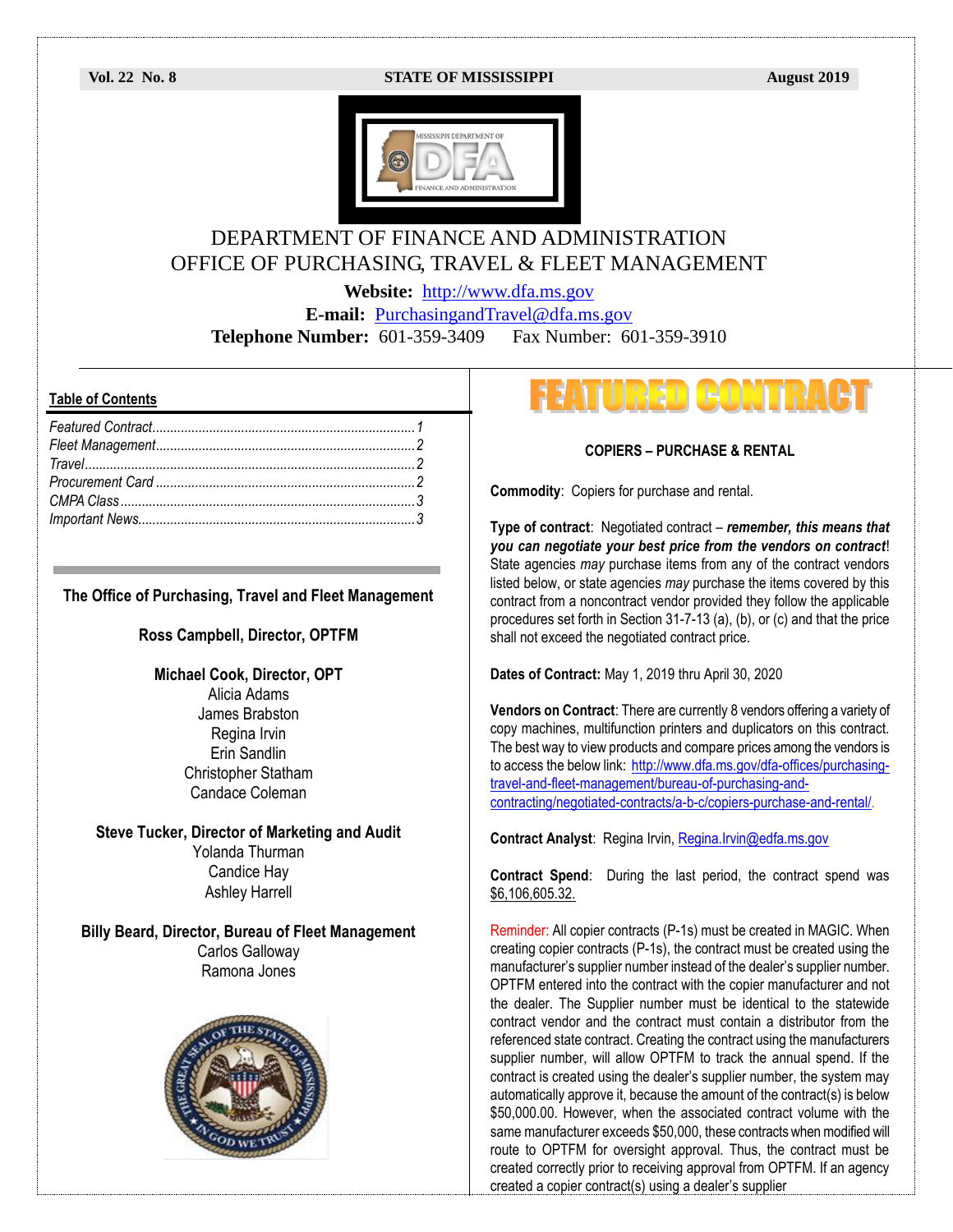### **PURCHASING NOTES - AUGUST 2019**

number, please create a new contract using the manufacturer's supplier number. Please follow the instructions on "How to Create an Agency Copier Rental Agreement Contract". These instructions can be found on OPTFM's website at the below link.

[http://www.dfa.ms.gov/media/5065/how-to-create-an-agency-copier](http://www.dfa.ms.gov/media/5065/how-to-create-an-agency-copier-rental-agreement-contract.pdf)[rental-agreement-contract.pdf.](http://www.dfa.ms.gov/media/5065/how-to-create-an-agency-copier-rental-agreement-contract.pdf)

### **Fleet Management**

Welcome back, Ramona Jones. The Bureau of Fleet Management is happy to announce that Ramona Jones, Contract Analyst Senior, has returned effective July 1, 2019. Ramona will primarily be working on the contracts that BFM is responsible for managing.

While it is not official, BFM has reason to believe that the Chevrolet Tahoe Police Pursuit Vehicle will not be available on contract beginning October 1, 2019. We recommend that any agency wanting to purchase the Police Tahoe do so as soon as possible.

The next Certified Mississippi Fleet Manager class is scheduled for August 13, 2019. If your agency does not have a Certified Fleet Manager, you are not eligible to purchase vehicles. Registration will be open soon.



## **Travel Agency Services**

The Office of Purchasing and Travel has approved a list of travel agency service providers located on our website, [http://www.dfa.ms.gov/dfa-offices/purchasing-travel-and-fleet](http://www.dfa.ms.gov/dfa-offices/purchasing-travel-and-fleet-management/bureau-of-purchasing-and-contracting/competitive-contracts/)[management/bureau-of-purchasing-and-contracting/competitive](http://www.dfa.ms.gov/dfa-offices/purchasing-travel-and-fleet-management/bureau-of-purchasing-and-contracting/competitive-contracts/)[contracts/,](http://www.dfa.ms.gov/dfa-offices/purchasing-travel-and-fleet-management/bureau-of-purchasing-and-contracting/competitive-contracts/) to provide travel services for the officers and employees of the State of Mississippi. This multiple award contract is based on proposals received from various agencies. Each state agency may choose one or more state contract travel agencies to handle its travel requirements. It is our recommendation that the agency advise its employees which travel agency(s) is to be used and designate a liaison to work with the travel agency(s). We would also like to announce one new vendor added to this years approved vendors list of Travel Agency Service providers: Travelmax Global, LLC, they are based in Doral, FL and have been in business for over 15 years. We look forward to them being able to assist our state agencies and local governing authorities this fiscal year with their travel needs.

### **Procurement Card**

When utilizing your procurement card for authorized purchases, please be sure that all STATE of MS sales taxes are exempt from the transaction.



Per Section 27-65-105(a) of the Mississippi Code of 1972, Annotated, state agencies are exempt from state sales tax. This section provides that sales of tangible personal property or services made to the United State Government, the State of Mississippi and its departments, institutions, counties and municipalities or departments or school districts of said counties and municipalities are exempt from sales taxes. Invoices and/or receipts should be reviewed to ensure that the vendor did not charge sales tax.

## OPTFM COURSES Upcoming CMPA Class SEPT 24-26, 2019



**If you are interested in taking the CMPA course, please visit:** [http://www.dfa.ms.gov/dfa-offices/purchasing-travel-and-fleet](http://www.dfa.ms.gov/dfa-offices/purchasing-travel-and-fleet-management/bureau-of-marketing-travel-and-card-programs/cmpa-training/)[management/bureau-of-marketing-travel-and-card-programs/cmpa](http://www.dfa.ms.gov/dfa-offices/purchasing-travel-and-fleet-management/bureau-of-marketing-travel-and-card-programs/cmpa-training/)[training/](http://www.dfa.ms.gov/dfa-offices/purchasing-travel-and-fleet-management/bureau-of-marketing-travel-and-card-programs/cmpa-training/)

### **or Fleet Manager Certification at:**

[http://www.dfa.ms.gov/dfa-offices/purchasing-travel-and-fleet](http://www.dfa.ms.gov/dfa-offices/purchasing-travel-and-fleet-management/bureau-of-fleet-management/)[management/bureau-of-fleet-management/.](http://www.dfa.ms.gov/dfa-offices/purchasing-travel-and-fleet-management/bureau-of-fleet-management/)

## UpcomingFleet CertificationClass

# **Aug 13, 2019**



### **PAGE 2**